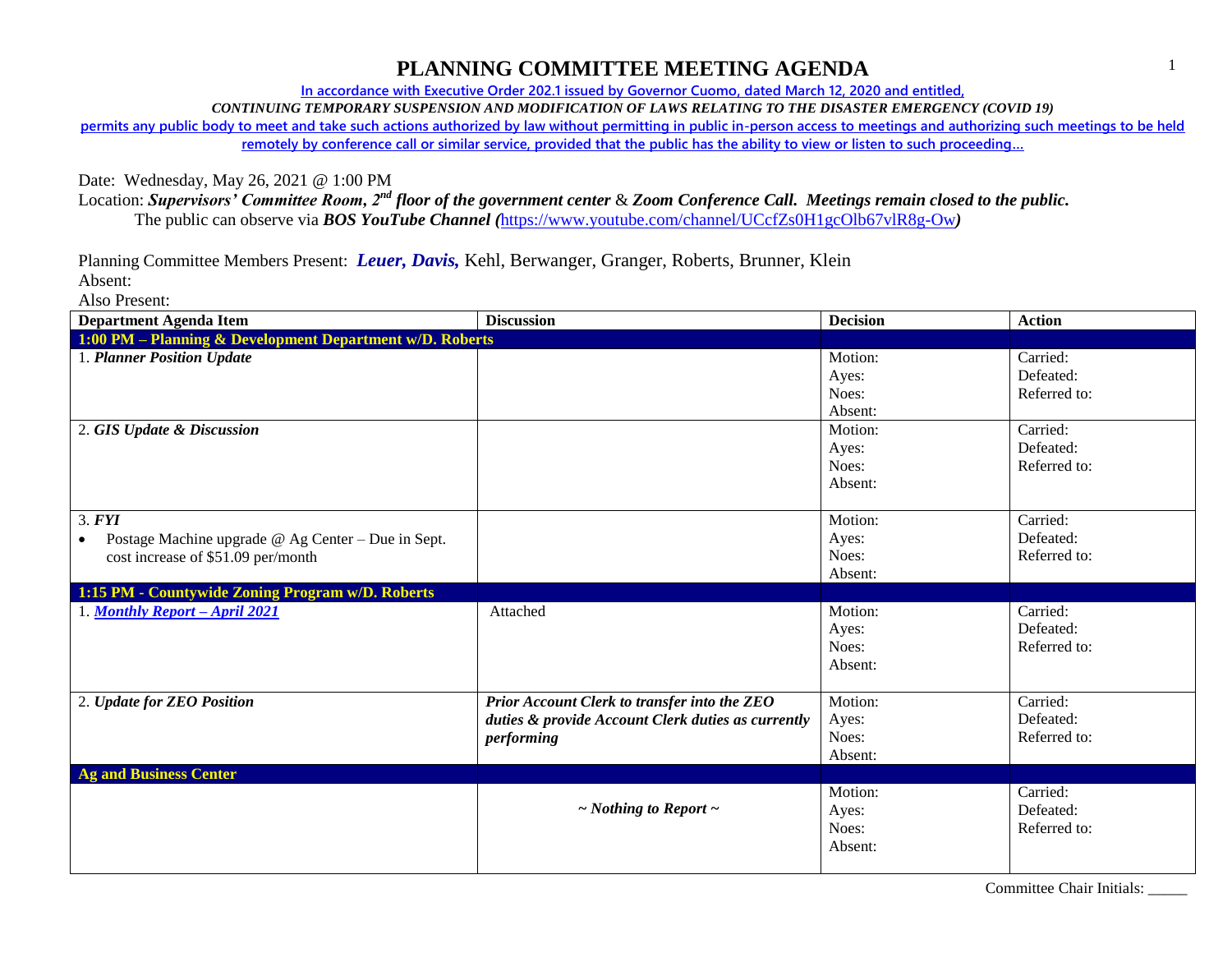**In accordance with Executive Order 202.1 issued by Governor Cuomo, dated March 12, 2020 and entitled,**

*CONTINUING TEMPORARY SUSPENSION AND MODIFICATION OF LAWS RELATING TO THE DISASTER EMERGENCY (COVID 19)*

**permits any public body to meet and take such actions authorized by law without permitting in public in-person access to meetings and authorizing such meetings to be held remotely by conference call or similar service, provided that the public has the ability to view or listen to such proceeding…**

Date: Wednesday, May 26, 2021 @ 1:00 PM

Location: *Supervisors' Committee Room, 2nd floor of the government center* & *Zoom Conference Call. Meetings remain closed to the public.* The public can observe via *BOS YouTube Channel (*<https://www.youtube.com/channel/UCcfZs0H1gcOlb67vlR8g-Ow>*)*

Planning Committee Members Present: *Leuer, Davis,* Kehl, Berwanger, Granger, Roberts, Brunner, Klein Absent:

Also Present:

| <b>Department Agenda Item</b>                                                                                                                                                                                                                                                                                                                                                       | <b>Discussion</b>                                                                                                      | <b>Decision</b>                      | <b>Action</b>                         |
|-------------------------------------------------------------------------------------------------------------------------------------------------------------------------------------------------------------------------------------------------------------------------------------------------------------------------------------------------------------------------------------|------------------------------------------------------------------------------------------------------------------------|--------------------------------------|---------------------------------------|
| Ag Center Space & Building Report                                                                                                                                                                                                                                                                                                                                                   |                                                                                                                        |                                      |                                       |
|                                                                                                                                                                                                                                                                                                                                                                                     | $\sim$ Nothing to Report $\sim$                                                                                        | Motion:<br>Ayes:<br>Noes:<br>Absent: | Carried:<br>Defeated:<br>Referred to: |
| 1:45 PM - Wyo. Co. Water Resource Agency w/S. Perkins                                                                                                                                                                                                                                                                                                                               |                                                                                                                        |                                      |                                       |
| FYI ~ Referred to 06-01-21 Finance Committee from<br>05-25-21 Human Resources<br><b>Position Creation/Fill: Health Department</b><br>One (1) position of <b>Water Resources Specialist</b> (PT - .6 FTE)<br>on Salary Schedule S on a temporary basis from July 12, 2021<br>through December 31, 2021 at a total compensation of<br>\$19,000.00. Position Available: July 12, 2021. | The duties of this position will be split .4fte to the<br>Health Department and .2fte to the Water<br>Resource Agency. | Motion:<br>Ayes:<br>Noes:<br>Absent: | Carried:<br>Defeated:<br>Referred to: |
| 1. Operational Update (As Needed):<br>Silver Lake Dredging Project                                                                                                                                                                                                                                                                                                                  |                                                                                                                        | Motion:<br>Ayes:<br>Noes:<br>Absent: | Carried:<br>Defeated:<br>Referred to: |
| <b>Committee Chair's Agenda</b>                                                                                                                                                                                                                                                                                                                                                     |                                                                                                                        |                                      |                                       |
|                                                                                                                                                                                                                                                                                                                                                                                     | $\sim$ Nothing to Report $\sim$                                                                                        | Motion:<br>Ayes:<br>Noes:<br>Absent: | Carried:<br>Defeated:<br>Referred to: |
| Wyo. Co. Chamber of Commerce w/S. Gardner                                                                                                                                                                                                                                                                                                                                           |                                                                                                                        |                                      |                                       |
|                                                                                                                                                                                                                                                                                                                                                                                     | $\sim$ Nothing to Report $\sim$                                                                                        | Motion:<br>Ayes:<br>Noes:<br>Absent: | Carried:<br>Defeated:<br>Referred to: |

2

Committee Chair Initials: \_\_\_\_\_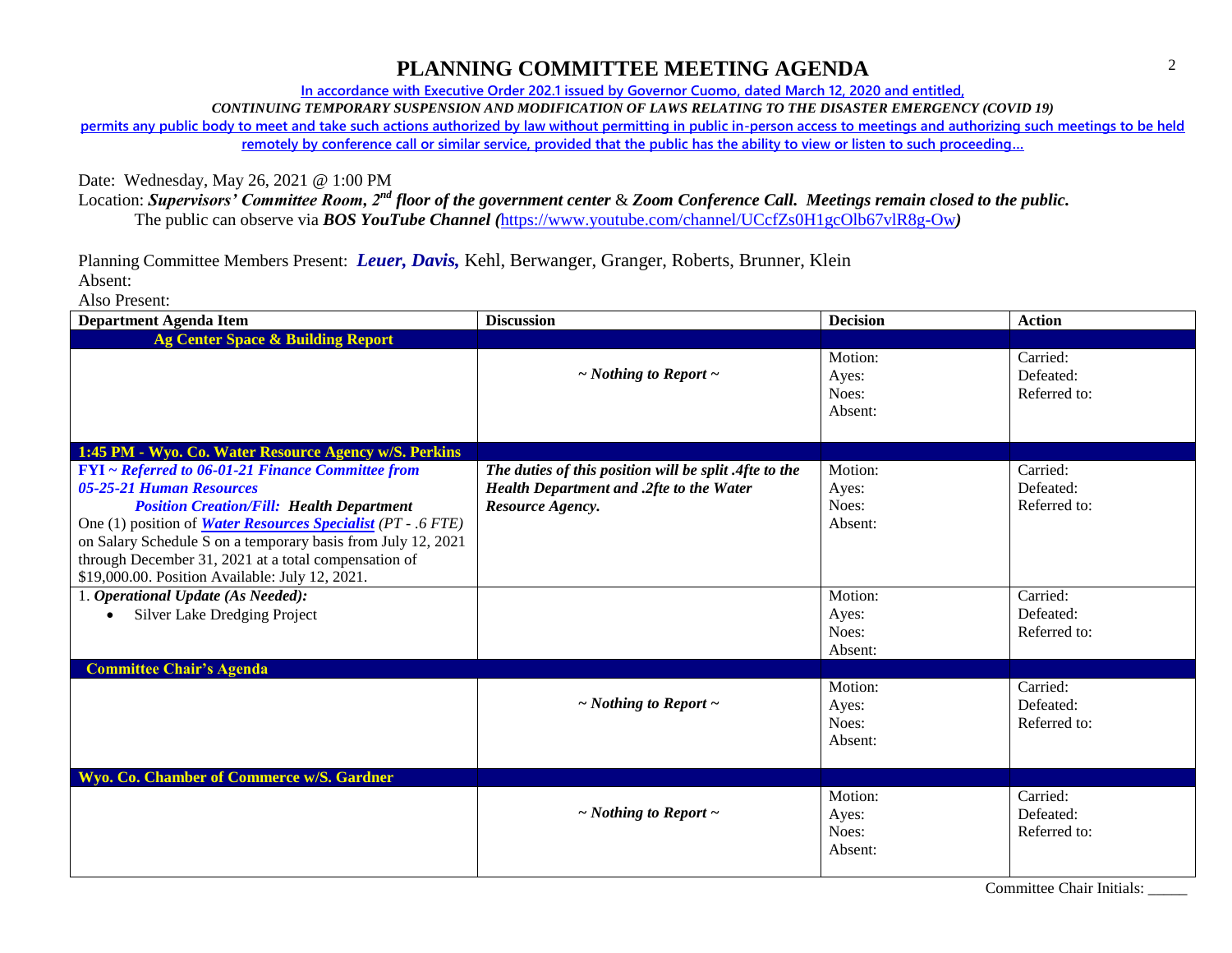**In accordance with Executive Order 202.1 issued by Governor Cuomo, dated March 12, 2020 and entitled,**

*CONTINUING TEMPORARY SUSPENSION AND MODIFICATION OF LAWS RELATING TO THE DISASTER EMERGENCY (COVID 19)*

**permits any public body to meet and take such actions authorized by law without permitting in public in-person access to meetings and authorizing such meetings to be held remotely by conference call or similar service, provided that the public has the ability to view or listen to such proceeding…**

Date: Wednesday, May 26, 2021 @ 1:00 PM

Location: *Supervisors' Committee Room, 2nd floor of the government center* & *Zoom Conference Call. Meetings remain closed to the public.* The public can observe via *BOS YouTube Channel (*<https://www.youtube.com/channel/UCcfZs0H1gcOlb67vlR8g-Ow>*)*

Planning Committee Members Present: *Leuer, Davis,* Kehl, Berwanger, Granger, Roberts, Brunner, Klein Absent:

Also Present:

| <b>Department Agenda Item</b>                    | <b>Discussion</b>               | <b>Decision</b>                      | <b>Action</b>                         |
|--------------------------------------------------|---------------------------------|--------------------------------------|---------------------------------------|
| Wyo. Co. Business Center (LDC) w/J. Pierce       |                                 |                                      |                                       |
|                                                  | $\sim$ Nothing to Report $\sim$ | Motion:<br>Ayes:<br>Noes:<br>Absent: | Carried:<br>Defeated:<br>Referred to: |
| <b>Industrial Development Agency w/J. Pierce</b> |                                 |                                      |                                       |
|                                                  | $\sim$ Nothing to Report $\sim$ | Motion:<br>Ayes:<br>Noes:<br>Absent: | Carried:<br>Defeated:<br>Referred to: |
| Solid Waste w/                                   |                                 |                                      |                                       |
|                                                  | $\sim$ Nothing to Report $\sim$ | Motion:<br>Ayes:<br>Noes:<br>Absent: | Carried:<br>Defeated:<br>Referred to: |
| <b>Space Allocation w/</b>                       |                                 |                                      |                                       |
|                                                  | $\sim$ Nothing to Report $\sim$ | Motion:<br>Ayes:<br>Noes:<br>Absent: | Carried:<br>Defeated:<br>Referred to: |
| <b>Arts Council w/J. Swaby</b>                   |                                 |                                      |                                       |
|                                                  | $\sim$ Nothing to Report $\sim$ | Motion:<br>Ayes:<br>Noes:<br>Absent: | Carried:<br>Defeated:<br>Referred to: |

Committee Chair Initials: \_\_\_\_\_